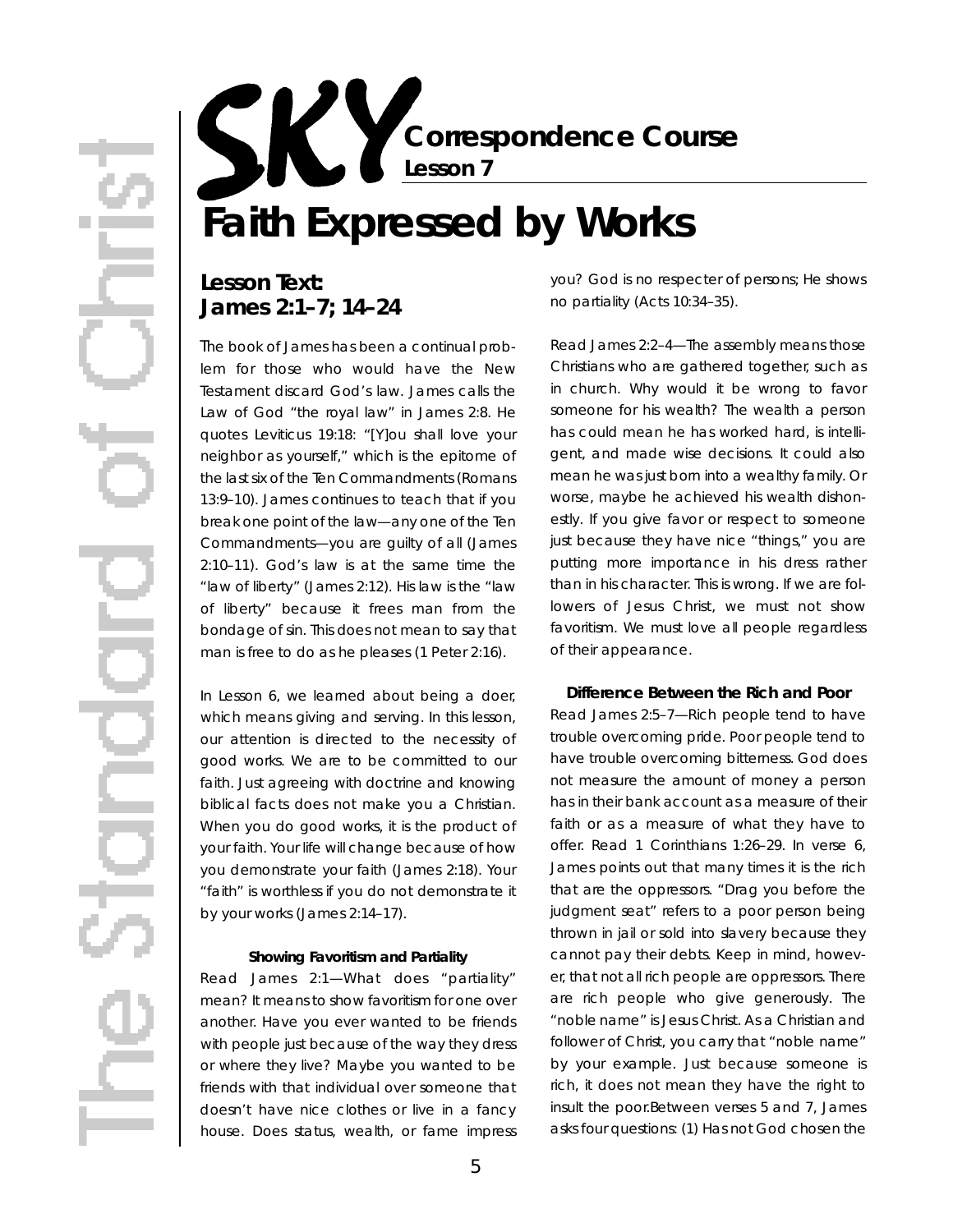poor of this world to be heirs of the kingdom which He promised to those who love Him? (2) Do not the rich oppress? (3) Isn't it the rich who drag you into the courts? (4) Are the rich not the ones who slander the noble name of Jesus? James definitely makes his point: to favor the rich and oppress the poor is wrong.

#### **Faith Compared to Works**

*Read James 2:14*—We return to the theme of lesson 6. We need to do more than just hear; we need to do. Faith is more than just intellectually believing in God. If your faith is not producing works, then it is not a saving faith. We have learned that you cannot have love and be a respecter of persons. By the same token, just because you have faith that does not mean you don't have to demonstrate it. Doing good works is an expression of true faith.

*Read James 2:15–16*—After reading this exaggerated example is there any doubt in your mind as to the answer? The answer is obvious, isn't it? James does this so that there is no doubt in our mind what we should be doing.

*Read James 2:17*— We cannot earn our way into God's kingdom with our works. Our works show our commitment to obey God. Our works are not substitutes for Christ.

#### **The Evidence of True Faith**

*James 2:18–19*—If faith was only believing, how would we know someone possessed faith? We wouldn't know, would we? Only a person's actions can show us whether he or she has faith. A word of caution: Don't begin to think that the only thing that is important is to busy ourselves with Christian activity. Do not neglect prayer and Bible study. It is also important that we do not sit around and judge what others do, or begin to think that only our works are true expressions of Christian faith. James continues to say that even the devils have an intellectual belief in God. This belief does not lead them to salvation, however.

*Read James 2:20*—The conclusion that James draws home is obvious. Even a self-centered, misdirected, vain, and empty man knows "that faith without works is dead." When you have a genuine faith, it will be obvious by its accompanying works.

*Read James 2:21–24*—Abraham is considered the father of the faithful. Abraham showed his faith when he showed his willingness to offer his son Isaac on the altar. This action justified the fact that Abraham had faith. We could see his faith by his actions. Faith and works go hand in hand. James concludes with the fact that a Christian cannot be saved by a dead and lifeless faith. We are saved by a faith that produces a Christlike attitude of love and a God-fearing holy life given to generosity.

True freedom comes only under a perfect law. Human government recognizes that freedom requires regulations so that one individual's freedom does not encroach upon the freedom of his fellow citizens. There are limits to freedom in order for freedom to exist; the greatest enslaver is anarchy which is lawlessness. Perfect freedom comes from the perfect law of God, which is the law of love. When perfect love is expressed, perfect freedom exists. The law, therefore, is a summary of what constitutes love and how it is to be expressed.

If you do not breathe, your body is dead. Likewise, if you do not do good works, your faith is dead. Love all your brothers and sisters. Do not show favoritism for one over the other. Love all of the members of God's family.

> A verse worthy to remember: **"Thus also faith by itself, if it does not have works, is dead"**  (James 2:17).

#### **Word Definitions**

These definitions were taken from *Webster's New World Dictionary*

*• Partiality*—Favoring one person, faction, etc. more than another

*• Blaspheme*— To speak evil of; to speak profanely of; to curse

• Oppress-Worry, to keep down by the cruel or unjust use of authority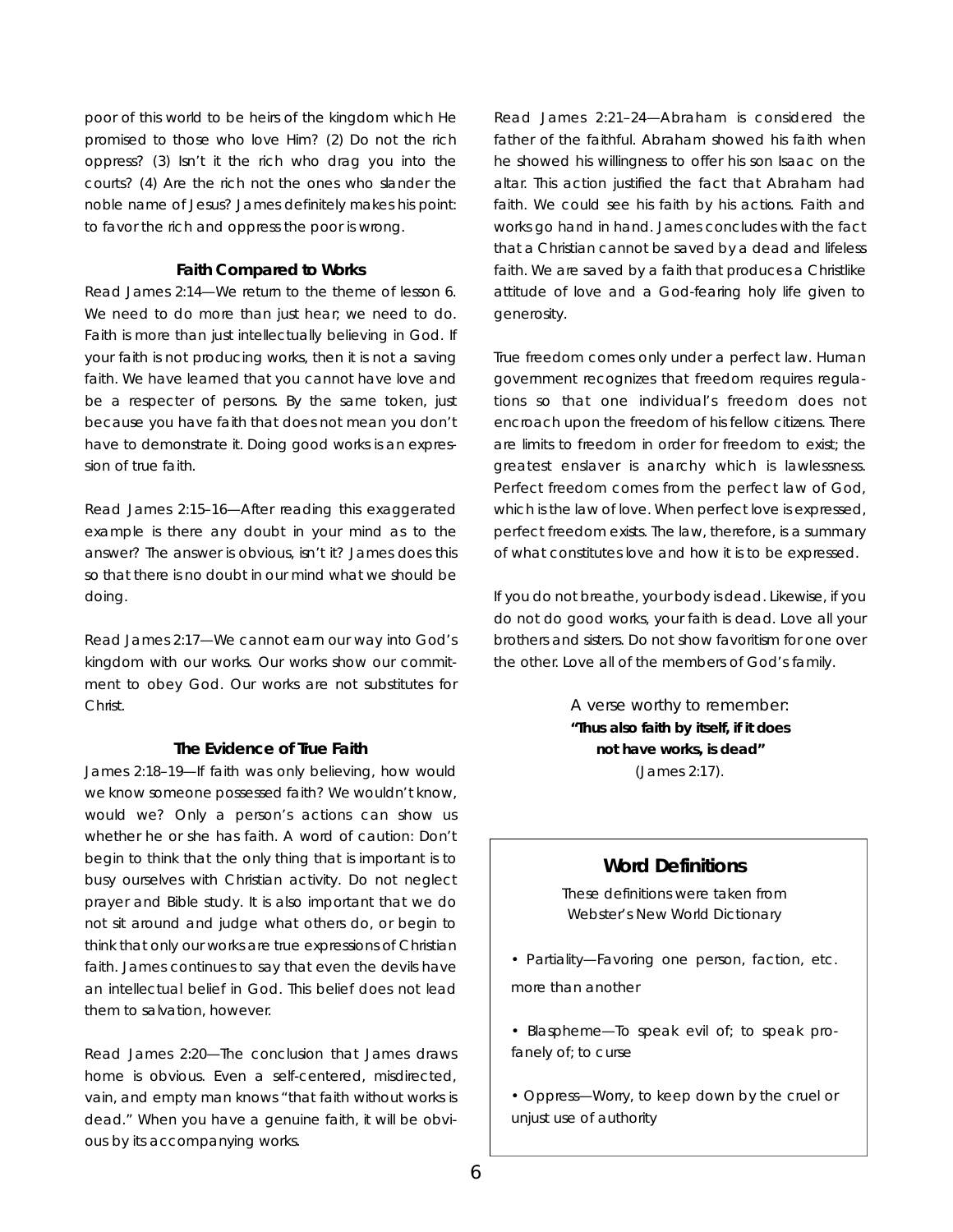

## **Questions and Answers**

- 1. James calls the law of God the...
	- A. the royal law.
	- B. the difficult law.
	- C. the royal pain.
- 2. The royal law James spoke of is found in...
	- A. James 1:8
	- B. James 8:2
	- C. James 2:8
- 3. True/False—If you break one point of the law, you are guilty of all. \_\_\_\_\_\_
- 4. Who's law is the "law of liberty"?
	- A. James
	- B. Satan
	- C. God
- 5. Finish the sentence. The law of liberty…
	- A. allows man to do what he feels is right.
	- B. frees man from the bondage of sin.
	- C. gives you the opportunity to visit New York with no charge.
- 6 . True/False—Knowing biblical facts makes you a good Christian. \_\_\_\_\_\_\_\_
- 7. What is a product of your faith?
	- A. Works
	- B. Attitude
	- C. Faith
- 8. When you show partiality, you are a
	- A. good person.
	- B. respecter of persons.
	- C. pleasing Christian.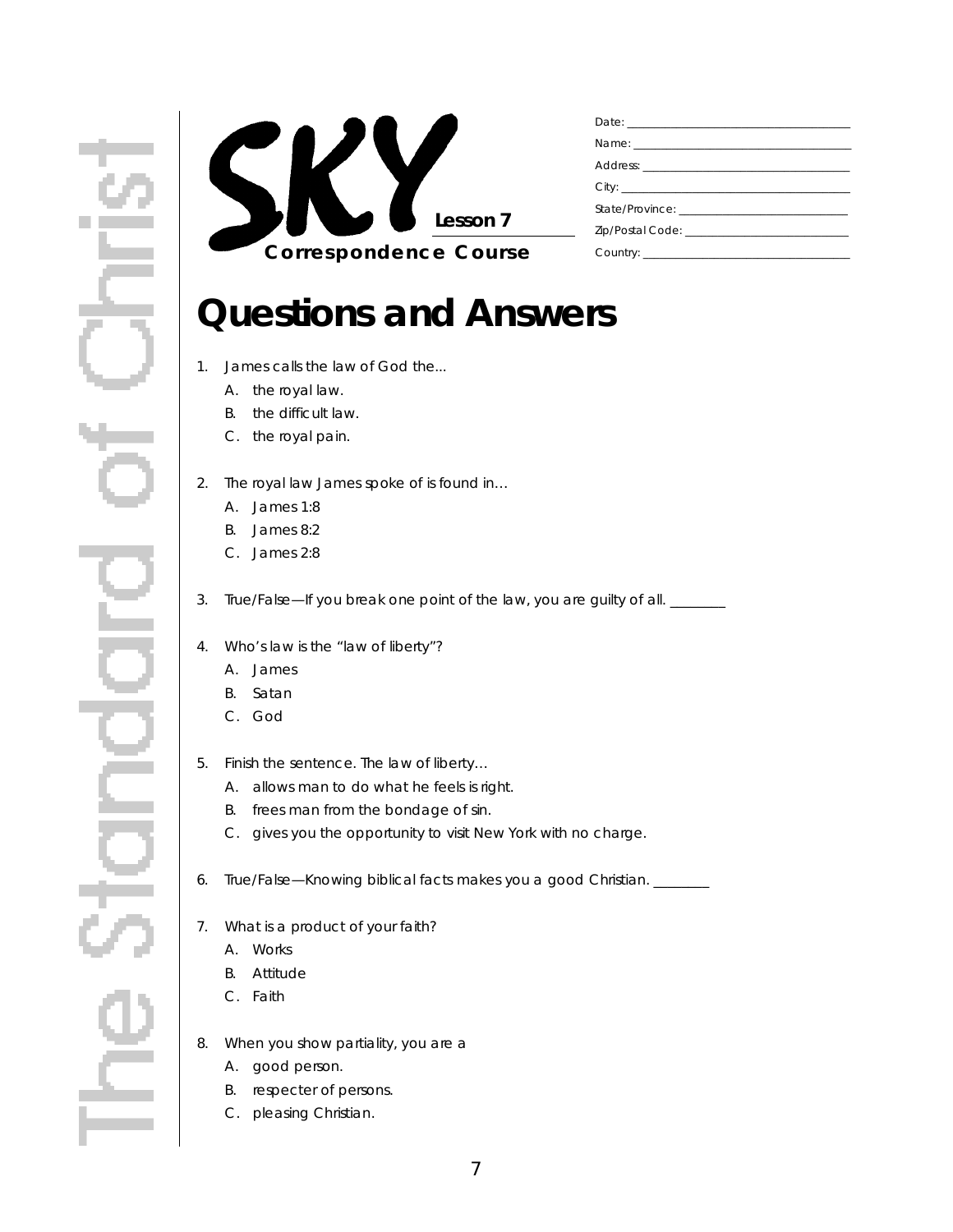- 9. Where in the Bible does Peter say, "In truth I perceive that God shows no partiality."
	- A. James 2:10
	- B. Acts 10:34
	- C. Acts 34:10

10. True/False—God is concerned with the wealth of a person.

- 11. When we are Christians, who's noble name do we carry?
	- A. James
	- B. Jesus Christ
	- C. John the Baptist
- 12. True/False—Faith is just intellectually believing in God.
- 13. "Saving faith" is...
	- A. a faith that has excuses for not doing right.
	- B. a faith that produces good works.
	- C. a faith that allows you to be a respecter of persons.
- 14. Should we evaluate a person by the way he or she looks? Explain:
- 15. If a famous person came to your church, would it be right to give him favor over others? Explain

\_ \_ \_ \_ \_ \_ \_ \_ \_ \_ \_ \_ \_ \_ \_ \_ \_ \_ \_ \_ \_ \_ \_ \_ \_ \_ \_ \_ \_ \_ \_ \_ \_ \_ \_ \_ \_ \_ \_ \_ \_ \_ \_ \_ \_ \_ \_ \_ \_ \_ \_ \_ \_ \_ \_ \_ \_ \_ \_ \_ \_ \_ \_ \_ \_ \_ \_ \_ \_ \_ \_ \_ \_ \_ \_ \_ \_ \_ \_ \_ \_ \_ \_ \_ \_ \_ \_ \_ \_ \_ \_ \_ \_ \_ \_ \_ \_ \_ \_ \_ \_ \_ \_ \_ \_ \_ \_ \_ \_ \_ \_ \_ \_ \_ \_ \_ \_ \_ \_ \_ \_ \_ \_ \_ \_ \_ \_ \_ \_ \_ \_ \_ \_ \_ \_ \_ \_ \_ \_ \_ \_ \_ \_ \_ \_ \_ \_ \_ \_ \_ \_ \_ \_ \_ \_ \_ \_ \_ \_ \_ \_ \_ \_ \_ \_ \_ \_ \_ \_ \_ \_ \_ \_ \_ \_ \_ \_ \_ \_ \_ \_ \_ \_ \_ \_ \_ \_ \_ \_ \_ \_ \_ \_ \_ \_ \_ \_ \_ \_ \_ \_ \_ \_ \_ \_ \_ \_ \_ \_ \_ \_ \_ \_ \_ \_ \_ \_ \_

\_ \_ \_ \_ \_ \_ \_ \_ \_ \_ \_ \_ \_ \_ \_ \_ \_ \_ \_ \_ \_ \_ \_ \_ \_ \_ \_ \_ \_ \_ \_ \_ \_ \_ \_ \_ \_ \_ \_ \_ \_ \_ \_ \_ \_ \_ \_ \_ \_ \_ \_ \_ \_ \_ \_ \_ \_ \_ \_ \_ \_ \_ \_ \_ \_ \_ \_ \_ \_ \_ \_ \_ \_ \_ \_ \_ \_ \_ \_ \_ \_ \_ \_ \_ \_ \_ \_ \_ \_ \_ \_ \_ \_ \_ \_ \_ \_ \_ \_ \_ \_ \_ \_ \_ \_ \_ \_ \_ \_ \_ \_ \_ \_ \_ \_ \_ \_ \_ \_ \_ \_ \_ \_ \_ \_ \_ \_ \_ \_ \_ \_ \_ \_ \_ \_ \_ \_ \_ \_ \_ \_ \_ \_ \_ \_ \_ \_ \_ \_ \_ \_ \_ \_ \_ \_ \_ \_ \_ \_ \_ \_ \_ \_ \_ \_ \_ \_ \_ \_ \_ \_ \_ \_ \_ \_ \_ \_ \_ \_ \_ \_ \_ \_ \_ \_ \_ \_ \_ \_ \_ \_ \_ \_ \_ \_ \_ \_ \_ \_ \_ \_ \_ \_ \_ \_ \_ \_ \_ \_ \_ \_ \_ \_ \_ \_ \_ \_ \_

 $\Box$ \_ \_ \_ \_ \_ \_ \_ \_ \_ \_ \_ \_ \_ \_ \_ \_ \_ \_ \_ \_ \_ \_ \_ \_ \_ \_ \_ \_ \_ \_ \_ \_ \_ \_ \_ \_ \_ \_ \_ \_ \_ \_ \_ \_ \_ \_ \_ \_ \_ \_ \_ \_ \_ \_ \_ \_ \_ \_ \_ \_ \_ \_ \_ \_ \_ \_ \_ \_ \_ \_ \_ \_ \_ \_ \_ \_ \_ \_ \_ \_ \_ \_ \_ \_ \_ \_ \_ \_ \_ \_ \_ \_ \_ \_ \_ \_ \_ \_ \_ \_ \_ \_ \_ \_ \_ \_ \_ \_ \_

\_ \_ \_ \_ \_ \_ \_ \_ \_ \_ \_ \_ \_ \_ \_ \_ \_ \_ \_ \_ \_ \_ \_ \_ \_ \_ \_ \_ \_ \_ \_ \_ \_ \_ \_ \_ \_ \_ \_ \_ \_ \_ \_ \_ \_ \_ \_ \_ \_ \_ \_ \_ \_ \_ \_ \_ \_ \_ \_ \_ \_ \_ \_ \_ \_ \_ \_ \_ \_ \_ \_ \_ \_ \_ \_ \_ \_ \_ \_ \_ \_ \_ \_ \_ \_ \_ \_ \_ \_ \_ \_ \_ \_ \_ \_ \_ \_ \_ \_ \_ \_ \_ \_ \_ \_ \_ \_ \_ \_  $\qquad \qquad \qquad \qquad -1 \qquad \qquad -1 \qquad \qquad -1 \qquad \qquad -1 \qquad \qquad -1 \qquad \qquad -1 \qquad \qquad -1 \qquad \qquad -1 \qquad \qquad -1 \qquad \qquad -1 \qquad \qquad -1 \qquad \qquad -1 \qquad \qquad -1 \qquad \qquad -1 \qquad \qquad -1 \qquad \qquad -1 \qquad \qquad -1 \qquad \qquad -1 \qquad \qquad -1 \qquad \qquad -1 \qquad \qquad -1 \qquad \qquad -1 \qquad \qquad -1 \qquad \qquad -1 \qquad \qquad -1 \qquad \qquad -1 \qquad \qquad$ 

- 16. Give two examples of excuses we may give for not helping others? (2 points)
- 17. If you used any one of the excuses above, would you be showing a Christlike attitude? (2 points)

18. True/False—We can earn our way into the Kingdom of God with our works. \_\_\_\_\_\_

- 19. True/False—When you have a genuine faith, it will be obvious by its accompanying works. \_\_\_\_\_\_\_
- 20. Give three examples of how you can help in your community.

 $\Box$